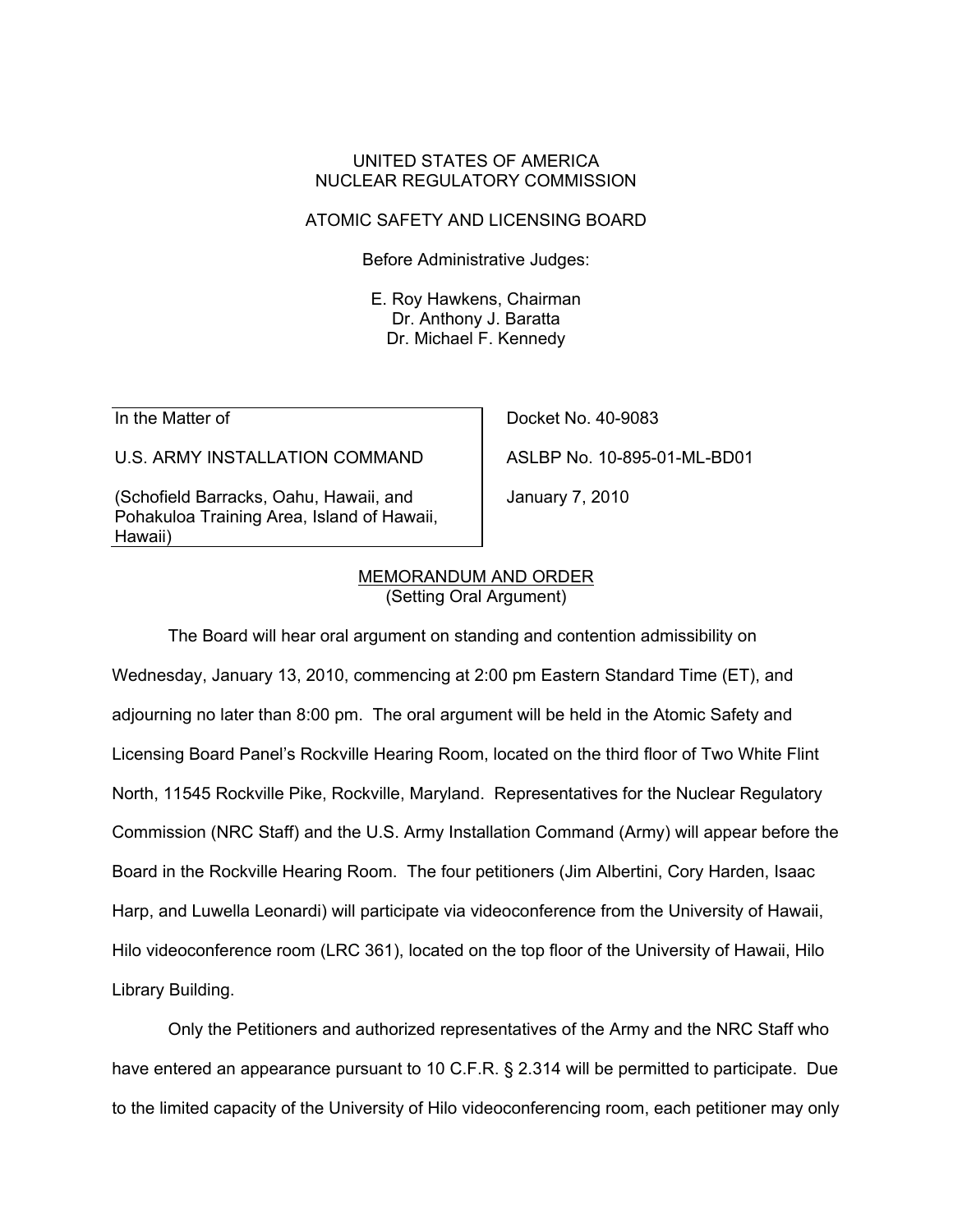be accompanied by one individual. The Board will hear only from (1) each petitioner, (2) the Army, and (3) the NRC Staff. No technical expert or member of the public will be permitted to speak for, or on behalf of, any participant.

 For the benefit of the public and media, the oral argument will be webstreamed through the Internet. The link for the live webcast will be:

http://www.visualwebcaster.com/event.asp?id=65044. The webstream will be available for viewing for up to 90 days after the argument. Additionally, a transcript of the hearing will be available to the public through the ADAMS system on the NRC website.

 The oral argument will proceed as follows: First, the Licensing Board Chairman will make an introductory statement. Second, we will hear a short opening statement from each participant, not to exceed five minutes. Third, the Board will hear from each participant in the following order: (1) Ms. Harden; (2) Mr. Albertini; (3) Mr. Harp; (4) Ms. Leonardi; (5) the Army; and (6) the NRC Staff. Each participant will provide answers to the questions posited in the Board's December 17, 2009 order, and endeavor to answer any additional questions asked by the Board during the argument. Fourth, we will hear a short closing statement from each participant, not to exceed five minutes.

 For each question in the Board's December 17, 2009 order, participants should provide a direct, complete and concise answer within four minutes. Participants are strongly encouraged to answer in less time. Should it be necessary, the Board may grant a participant additional time to discuss a question, if, in the Board's judgment, such time is required for the Board to fully understand an issue. Absent such a determination, the four-minute time limit will be strictly enforced.

 In preparing answers, participants should keep in mind that the Board has read their pleadings. Therefore, participants should not merely repeat what has been submitted in their written pleadings, but should endeavor to provide responsive oral answers to the Board's written questions and other questions asked by the Board during the argument. Participants will not be

- 2 -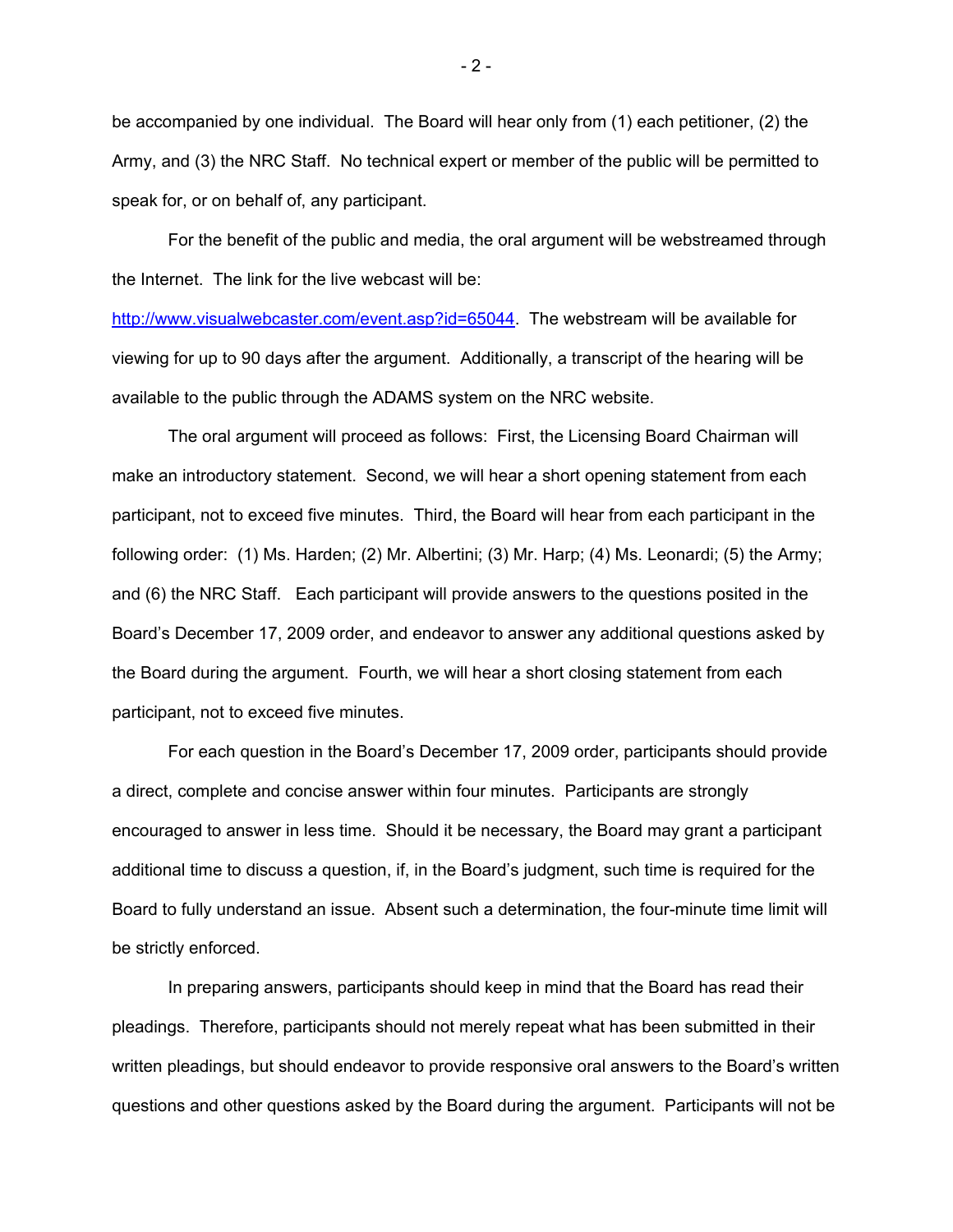permitted to present new or materially different arguments, supporting documentation, or other information at the argument.

It is so ORDERED.

## FOR THE ATOMIC SAFETY AND LICENSING BOARD<sup>1</sup>

*/RA/*

\_\_\_\_\_\_\_\_\_\_\_\_\_\_\_\_\_\_\_\_\_\_\_\_\_\_\_\_\_ E. Roy Hawkens, Chairman ADMINISTRATIVE JUDGE

Rockville, Maryland January 7, 2010

**The mode of the condition**<br><sup>1</sup> In addition to being filed through the e-filing system, copies of this order were sent this day by Internet email to: (1) Cory Harden; (2) Jim Albertini; (3) Isaac Harp; (4) Luwella Leonardi; (5) counsel for the U.S. Army; and (6) counsel for the NRC Staff.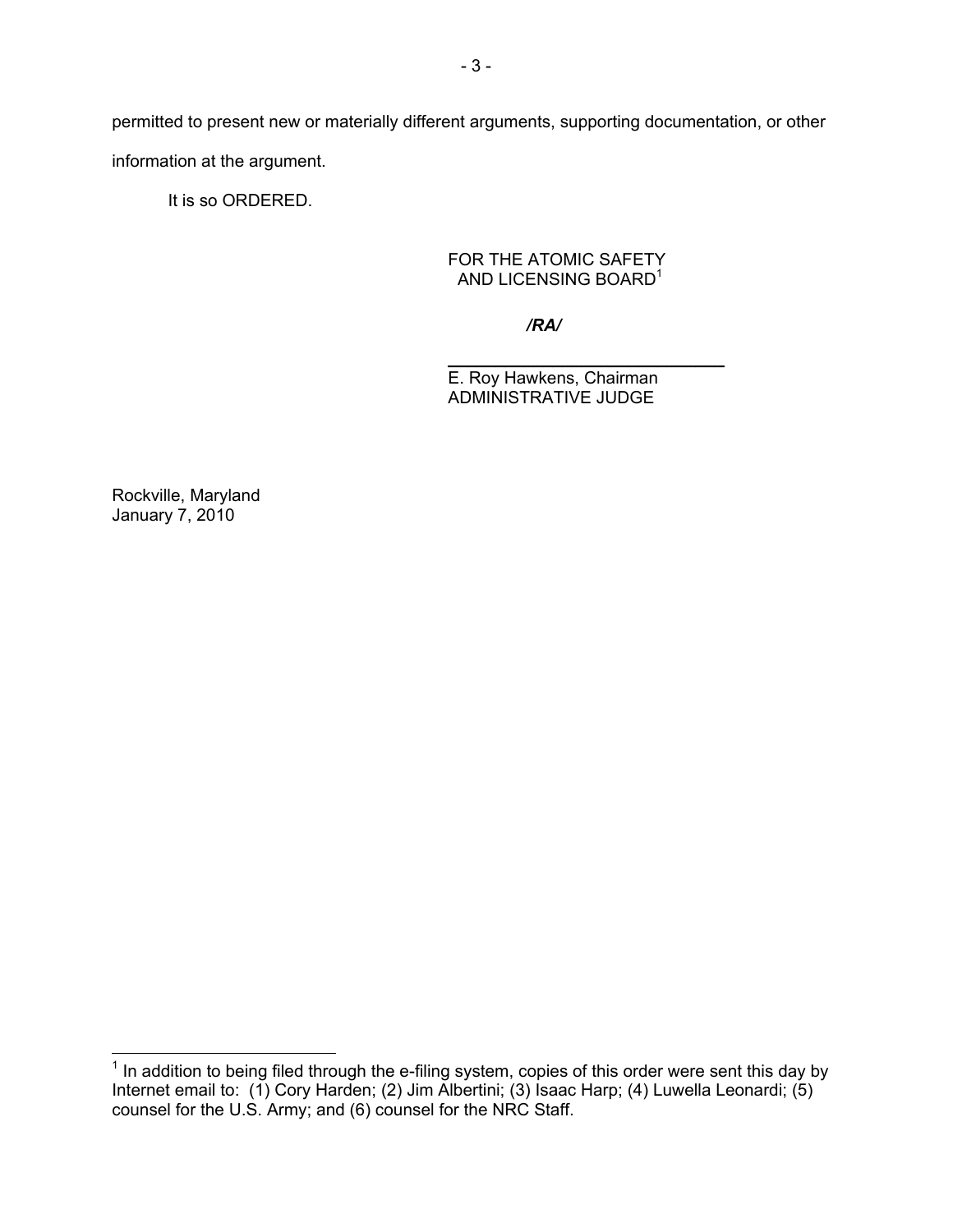## UNITED STATES OF AMERICA NUCLEAR REGULATORY COMMISSION

In the Matter of (1)

) and the contract of  $\mathcal{L}$ U.S. ARMY INSTALLATION COMMAND  $\qquad$  Docket No. 40-9083-ML

(Depleted Uranium at Pohakuloa Training ) Area and Schofield Barracks, Hawaii)  $\qquad \qquad$  )

) and the contract of  $\mathcal{L}$ 

# CERTIFICATE OF SERVICE

I hereby certify that copies of the foregoing LB MEMORANDUM AND ORDER (SETTING ORAL ARGUMENT) have been served upon the following persons by E-mail with additional service on representatives of the NRC Staff and the U.S. Army Installation Command by Electronic Information Exchange (EIE).

U.S. Nuclear Regulatory Commission Atomic Safety and Licensing Board Panel Mail Stop T-3 F23 Washington, DC 20555-0001

E. Roy Hawkens, Chair Chief Administrative Judge E-mail: erh@nrc.gov

Anthony J. Baratta Administrative Judge E-mail: ajb5@nrc.gov

Michael F. Kennedy Administrative Judge E-mail: mfk2@nrc.gov

Katherine Tucker, Law Clerk E-mail: Katie.tucker@nrc.gov U.S. Nuclear Regulatory Commission Office of the General Counsel Mail Stop O-15 D21 Washington, DC 20555-0001 Catherine Scott, Esq. Kimberly Sexton, Esq. Brett Klukan, Esq. E-mail: catherine.marco@nrc.gov kas2@nrc.gov brett.klukan@nrc.gov

OGC Mail Center: OGCMailCenter@nrc.gov

U.S. Nuclear Regulatory Commission Office of Commission Appellate Adjudication Mail Stop O-7H4M Washington, DC 20555-0001 E-mail: ocaamail@nrc.gov

U.S. Army Installation Command Environmental Law Division 901 N. Stuart St., Suite 402 Arlington, VA 22203 Kent Herring, LTC, JA E-mail: kent.herring@us.army.mil